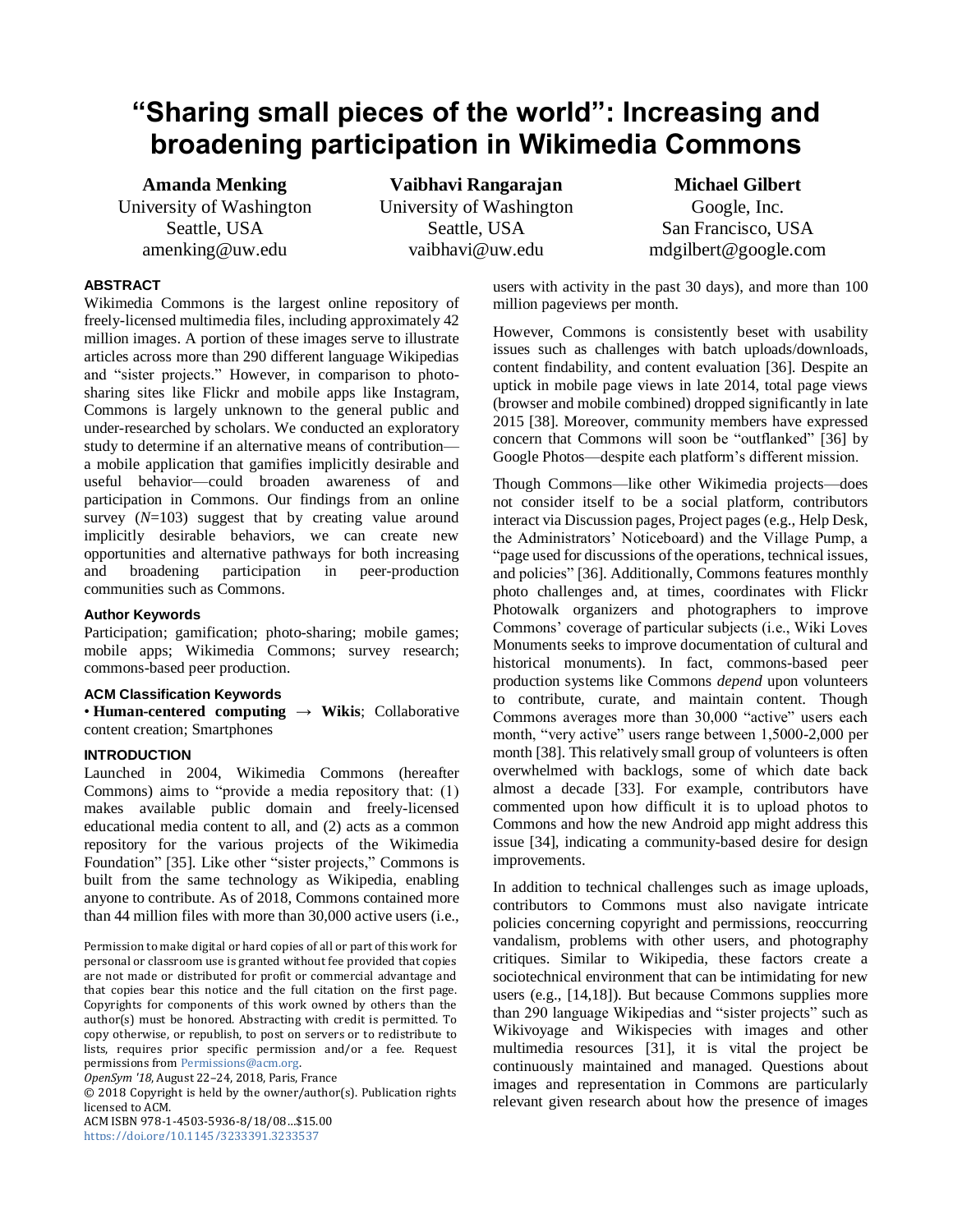impacts perceptions of article quality on Wikipedia (e.g., [40]), how image search results can reify gender stereotypes [17], and in light of current campaigns to increase the visibility of women and/or minorities [1] in Commons and, thus, in Wikipedia globally.

The majority of public press about the community has detailed controversies centered on the prevalence of amateur pornography (e.g., [19,26]) and co-founder Jimmy Wales' involvement in removing pornographic images (e.g. [13]). Compared to its outsized impact, Commons has received relatively little attention from scholars with a few notable exceptions (e.g., [29,36,27,3]); while the latter two studies use Commons as a means to an end (e.g., to study the semantic web and/or metadata), only Viegas (2007) [29] focuses on participation in Commons.

To build on this prior work ([29]) and motivated by the question *"How might gamification increase and broaden participation in Commons?"*, we proposed a mobile game focused on photo-sharing. We then conducted an online survey that included both a description and wireframes of the game.

In the sections that follow, we first provide a review of prior work necessary to frame our contribution. Second, we introduce *Scavenger Hunt*, a mobile game design allowing us to directly survey the efficacy of one particular type of bespoke intervention specifically for Commons (i.e., sharing and rating photos). Third, we present the results of an online survey, highlighting the design patterns most salient for potential players which indicate specific opportunities for future game designers. And fourth, we conclude with a discussion of the potential for interventions such as Scavenger Hunt to create opportunities to improve online communities such as Commons by focusing on human needs rather than community needs.

The contribution of this study is two-fold. First, our findings help us to understand why younger people  $(\leq 30$  years of age) who report being comfortable with social media and mobile technologies do not contribute to Commons. Second, our findings support the social feasibility of creating alternative pathways for different kinds of user to participate in peer production communities like Commons.

## **RELATED WORK**

While a wealth of interdisciplinary research about commonsbased peer production systems and online communities informs our research, we have chosen to scope our review of related work to studies about three directly relevant topical areas: gamification; photo-sharing; and participation. These three bodies of literature are relevant to our study because the intervention we have proposed is a mobile game focused on photo-sharing intended to broaden and increase participation in peer production systems.

## **Gamification**

For the sake of this review, we introduce the subject of gamification from two perspectives, enumerating examples

from each and leaving to the reader the task of exploring the subject in greater depth.

## *Gamification and extrinsic motivations*

Gamification is frequently defined as game design elements added to impact engagement-with or performance-on an interaction. In other words: badges. Along these lines, Barata et al. [5] show how gamification in an academic setting can drive student engagement, increase awareness of reference material, and improve grades. By adding badges and points to an existing course, the researchers observed a significant increase in lecture downloads, final scores, and positive feedback from students.

Many corporations have gamified their products (e.g., Waze, Foursquare), aiming to create a more collaborative and participatory environment. Cechanowicz & Gutwin [10] applied principles of gamification to the well-studied realm of online market surveys and found that the addition of a game mechanic improved participation. Interestingly, they found the effects were not significantly dependent upon factors such as age, gender, and prior experience with games. This key finding suggests the benefits of gamification could be equally spread among contributors and hence foster diversity.

#### *Gamification and intrinsic motivations*

Beyond badges and points, a subtler form of gamification involves the creation and/or mediation of information intended to impact perceptions of a community and, by proxy, membership and involvement in that community. Prior work by [11] and [25] have examined how mediating information related to the state of a community can impact identification with that community and, accordingly, continued membership and levels of interaction. For instance, Dabbish et al. [11] found that by presenting members of an online gaming forum with a running list of participants in that game (e.g., showing individual players entering, playing, and leaving a game), the players who remained had an increased sense of the vibrancy of that community—that is, they noted an increase in common identity from the remaining players [25].

Thus, the prior research tends to support our line of inquiry into whether adding gameplay elements could create a more engaged user base, both by crafting a reward system around contributions (e.g., extrinsic motivator, or the game itself) as well as the presentation of elements around that community (e.g., increasing implicit awareness of and identification with that community).

#### **Photo-sharing**

In the past decade, dedicated photo-sharing platforms such as Flickr and Pinterest and apps such as Instagram and Snapchat have become ubiquitous, while social media platforms such as Facebook, Google Plus, and Twitter have also incorporated and prioritized photo-sharing features. Consequently, there exists a wealth of research about photosharing behavior in online communities (e.g.,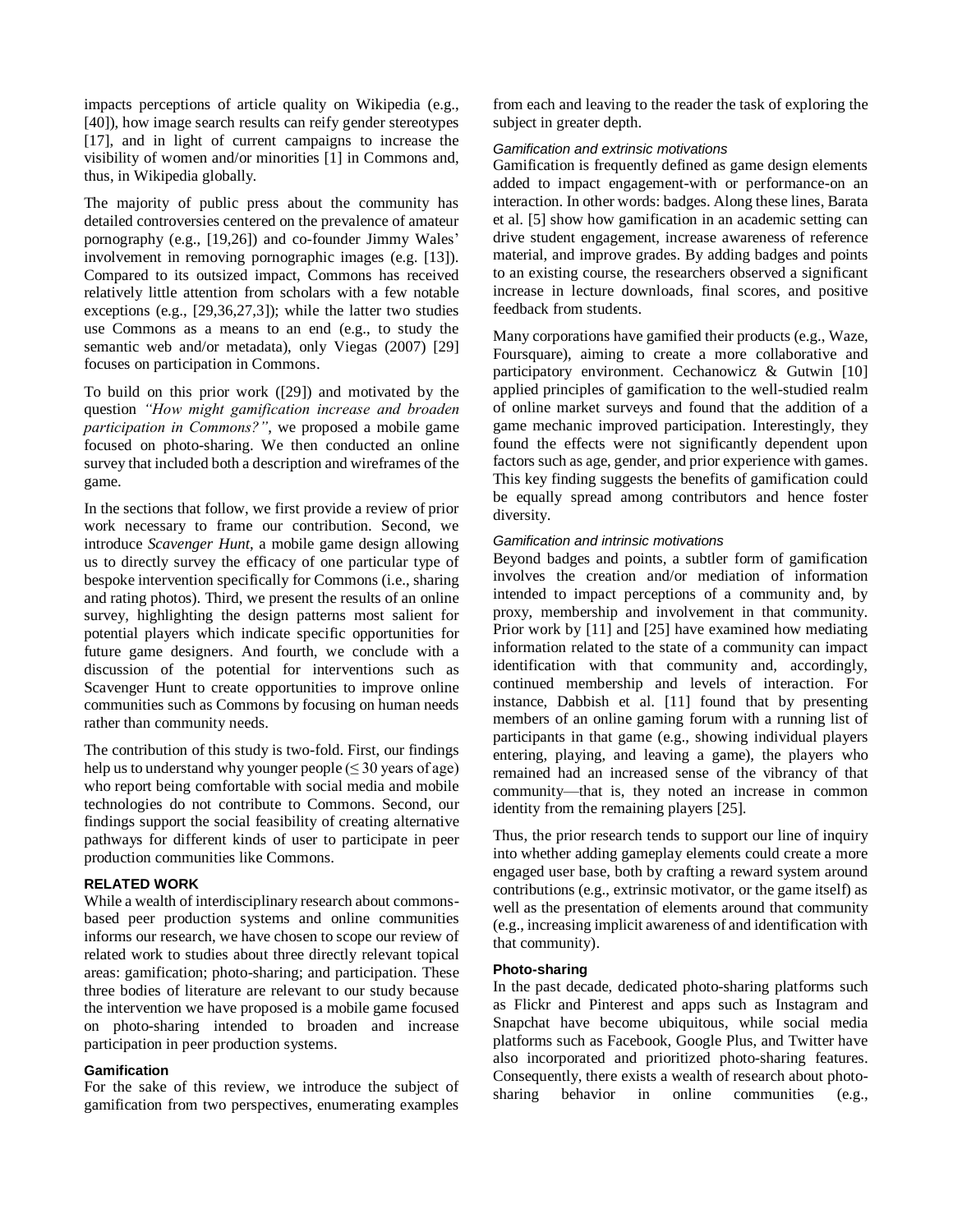[20,24,30]). For example, Van House et al. [28] established the ways in which people use digital images for social purposes and self-expression when a camera phone at-hand presents minimal barriers to personal use and photo-sharing. Similarly, Nov et al. [21] conducted a study about onlinephoto sharing behavior on Flickr and found intrinsic motivations such as commitment to the community and/or service and structural embeddedness in the network are significant factors that drive participation.

These findings suggest an approach to gamification more focused on creating interactions that fulfill implicit human desires as a proxy for community development, rather than focusing explicitly on the community itself.

## **Participation in peer production systems**

Researchers have investigated many different aspects of participation in commons-based peer production systems, including: fundamental differences between participation in peer production systems versus other forms of firms and markets (e.g., [8]); the virtues of participation (e.g., [9]); motivations to participate (e.g., [6,7,37]); and different kinds of participation, including reading and lurking (e.g., [4,23]). More recently, researchers have begun to investigate how systemic bias impacts participation in systems assumed to be open and free [15]. Relatedly, in its strategic direction last year, the Wikimedia Foundation (WMF) expressed a renewed commitment to broadening participation by 2030: "We will break down the social, political, and technical barriers preventing people from accessing and contributing to free knowledge" [39].

Some researchers have argued people who participate in Wikipedia are "born, not made" [23] but that customizing the initial contribution process might result in higher rates of retention [*ibid*,18]. However, participation in Wikimedia Commons has been less well-researched, defined, and understood. While "increasing participation" refers to simply the quantity of contributors, "broadening participation" refers to including a diversity of contributors from different genders, age groups, socio-economic backgrounds, language groups, and countries of origin.

Currently, there is not a great deal of diversity in the demographics of community members. Wikipedia contributors are primarily male (84 – 91%, depending on the study), predominantly Western, with the majority (53%) under 30 years old [37]. To increase and broaden participation in system like Commons, one can imagine leveraging gamification to enact what Haythornthwaite [16] describes as a "lightweight" model—a model in which rulebased, anonymous, and discrete contributions can be recognized by quantitative measures—to be a way forward.

## **METHODS**

We administered an online survey in two rounds roughly a year apart. Below we detail our methods, including ethical considerations, survey design and recruitment, and data collection and analysis.

#### **Ethical considerations**

We applied for and received Institutional Review Board approval from our institution before we began recruitment. All respondents were asked to indicate: (1) they were age 18 or older; and (2) they granted consent before proceeding with the online survey. Once each survey closed, we used a random number generator to select four respondents to receive a \$25 USD Amazon gift certificate, awarding a total of eight survey respondents via the email addresses they provided. After awarding the gift certificates, we downloaded the survey data as CSV files and removed all identifying data from the survey responses. (Email addresses were maintained only in the online web survey tool used to administer the survey.)

#### **Scavenger Hunt, survey design, and recruitment**

#### *Scavenger Hunt*

To effectively disentangle participants' motivations to contribute to Commons from their desires to engage with a different type of online community, we designed a mobile game to frame our questions: *Scavenger Hunt*. The basic gameplay mechanic has two parts: in the first, players would be provided with opportunities to take photographs of artifacts and locations in their area—a literal scavenger hunt—with the photo request locations being automatically scraped from Wikipedia articles with the "Image requested" template, or from articles with the "Coord" template present but no images. We note such an approach should likely scale to non-English Wikipedias as well, provided other languages have similar templates (e.g., in Spanish, Wikipedia: Imágenes solicitadas). The second primary gameplay mechanic is the "Photo Battle," where instead of (or in addition to) taking photographs, players could view and rate the photos of other players in the same area. These ratings could potentially then be aggregated and presented on the Talk pages for the corresponding article, providing both additional resources as well as augmenting commentary for the original authors of those articles. Overall, a primary goal was to create a gaming interaction in which the typical motivations for gameplay would be distinct from the value that game might generate for Commons.

## *Survey design*

We developed our survey through an iterative design process, soliciting feedback from peers and community members at each iteration. Our final survey design consisted of 16 questions. Questions 1-4 requested demographic information, including age (drop-down menu), gender (free text), current country of residence (free text), and zip or postal code (free text). Questions 5-8 asked the respondents to indicate their experiences with games (e.g., PC, console, web, and mobile) via both Likert scale questions (5 and 7) and free text questions (6 and 8). Questions 9-11 asked respondents to indicate their experiences with online communities via Likert Scale (9), checkbox (10), and free text (11) questions, and included a brief introduction to Wikimedia Commons. The respondents were then presented with a scenario for a mobile game (Scavenger Hunt)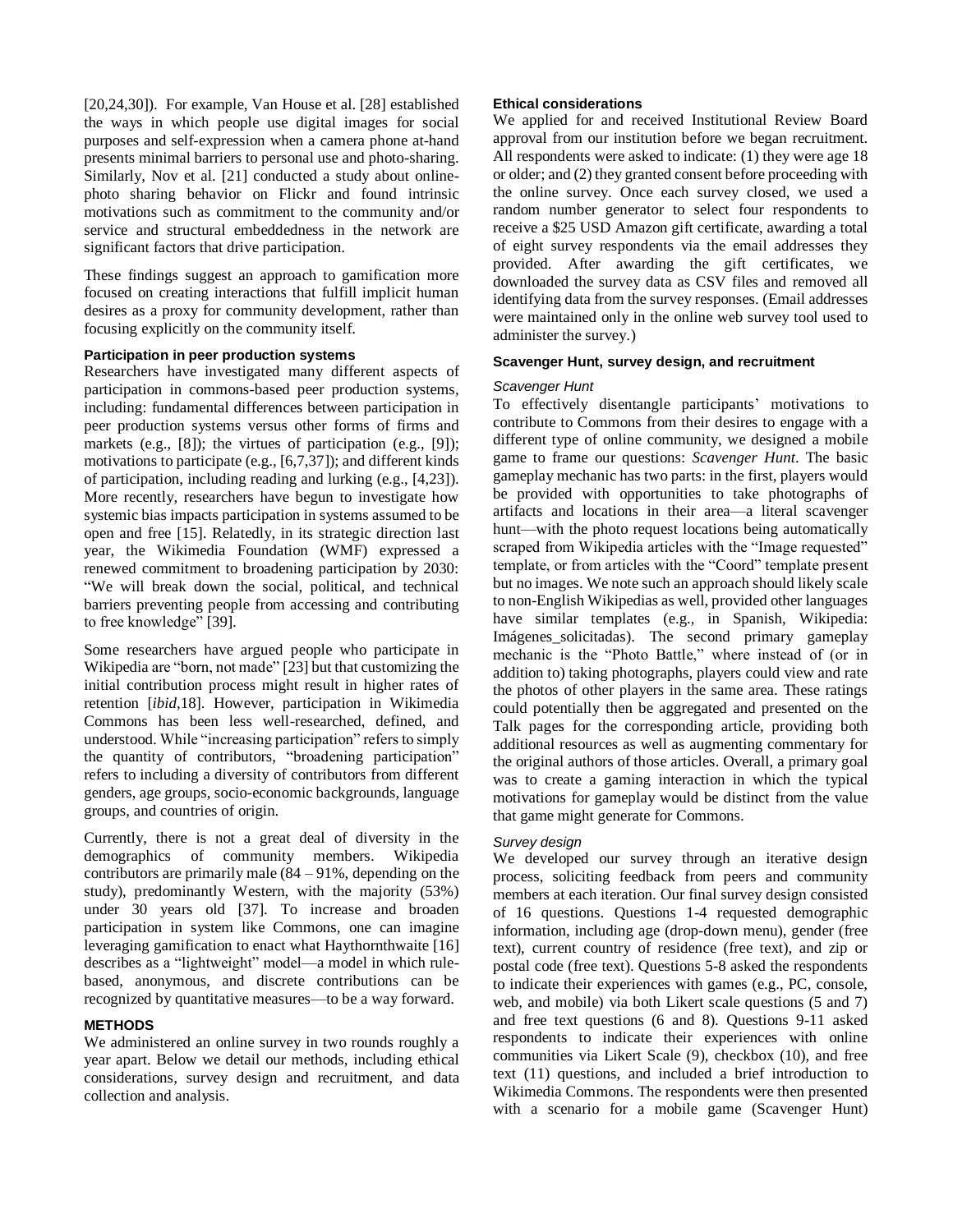featuring both a photo scavenger hunt and an opportunity to rate photos (Photo Battle). Questions 12-15 asked respondents to comment on the proposed game and indicate possible future contributions to Commons.

#### *Recruitment*

We recruited respondents via existing mailing lists (e.g., university, Wikimedia, and special interest mailing lists) and social media networks (e.g., Twitter, Facebook groups, Slack channels) as well as via a sub-Reddit dedicated to survey research (r/sampleSize). We also posted physical flyers both in and around the university campus and in off-campus neighborhoods outside of a 10-mile radius to the university. Finally, we shared digital copies of our flyers with colleagues in Central Texas who printed and posted them at a local community college.

#### **Data collection**

We collected our data in two administrations roughly a year apart (February 2017 and 2018). We administered both rounds of the survey via an online web survey tool developed and maintained by the University of Washington. Respondents were not required to sign in and/or provide their email addresses unless they chose to (1) participate in the raffle and (2) consent to being contacted for a brief interview.

## *Survey 1: 2017*

Survey 1 was administered in February 2017 for approximately four weeks; 56 respondents completed this survey.

## *Survey 2: 2018*

Survey 2 was administered in February 2018 for approximately three weeks; 47 respondents completed this survey.

#### **Data analysis**

#### *Quantitative analysis*

Because demographic data (aside from age) was reported via free text, we first normalized the data. After cleaning the data, we used R to derive descriptive statistics. We then created exploratory graphics and tables in Tableau.

When conducting our quantitative analysis, we considered the various nominal and ordinal variables of interest such as country of residence and preferences (e.g., for photo-sharing websites, types of games, and frequency of gaming). However, because the moderate sample size (*N*=103) was not conducive to multivariate analysis, we restricted ourselves to descriptive statistics. We manually coded the responses to the final survey question to categorize respondents' levels of enthusiasm for contributing to Commons after reviewing the proposed game.

#### *Qualitative analysis*

 $\overline{a}$ 

To conduct our inductive qualitative analysis, we collected and aggregated the free text responses to three open-ended questions (11, 13, and 14) from both administrations of the survey (*N*=262). Using Google Documents, one author conducted *In Vivo* coding and shared her memos with the other two authors. We then iterated on these preliminary codes and memos to develop a codebook consisting of 17 codes. Though each question asked the respondent for different kinds of information (e.g., reasons to contribute to Commons, reasons to play or not play the proposed game, ways to improve the proposed game) the free text responses across questions were coded holistically as respondents often provided unsolicited information and/or did not answer the question directly. One author applied the codebook to all 262 responses while the other two authors coded a random selection of 50 responses each. We then calculated our interrater reliability (IRR) score using ReCal<sub>2</sub>.<sup>1</sup> Across 16 codes, our percent agreement ranged from 91-100%. For the code *Other*, our percent agreement was 79%. After discussing our IRR scores and adjudicating differences, we agreed our percent agreement for *Other* was due to the desire to capture additional data and did not impact our identification of dominant themes.

# **FINDINGS**

In the following section, we describe our findings in aggregate. We begin with an overview of the demographics of our respondents and then discuss findings from our quantitative and qualitative data analyses grouped by the most common themes.

#### **Demographics**

#### *Age*

Across both surveys, our respondents tended to skew young with 77% identifying as age 30 or younger (see Table 1).

| Ages      | # of Responses | Percentage |
|-----------|----------------|------------|
| $18 - 21$ | 30             | 29%        |
| $22 - 25$ | 23             | 23%        |
| $26 - 30$ | 26             | 25%        |
| $31 - 40$ | 13             | 13%        |
| $41 - 50$ | 4              | 4%         |
| > 50      | 6              | 6%         |

## **Table 1. Self-reported ages of survey respondents (***N***=102). Note: One survey respondent chose not to answer this question.**

#### *Gender*

Two respondents identified as agender, 52 identified as women, and 49 identified as men (*N*=103).

#### *Country of residence*

The majority (65%) of our respondents indicated their current country of residence is the United States. The second most common country of residence (15%) was India. Overall, 14 countries of residence were represented,

<sup>1</sup> http://dfreelon.org/utils/recalfront/recal2/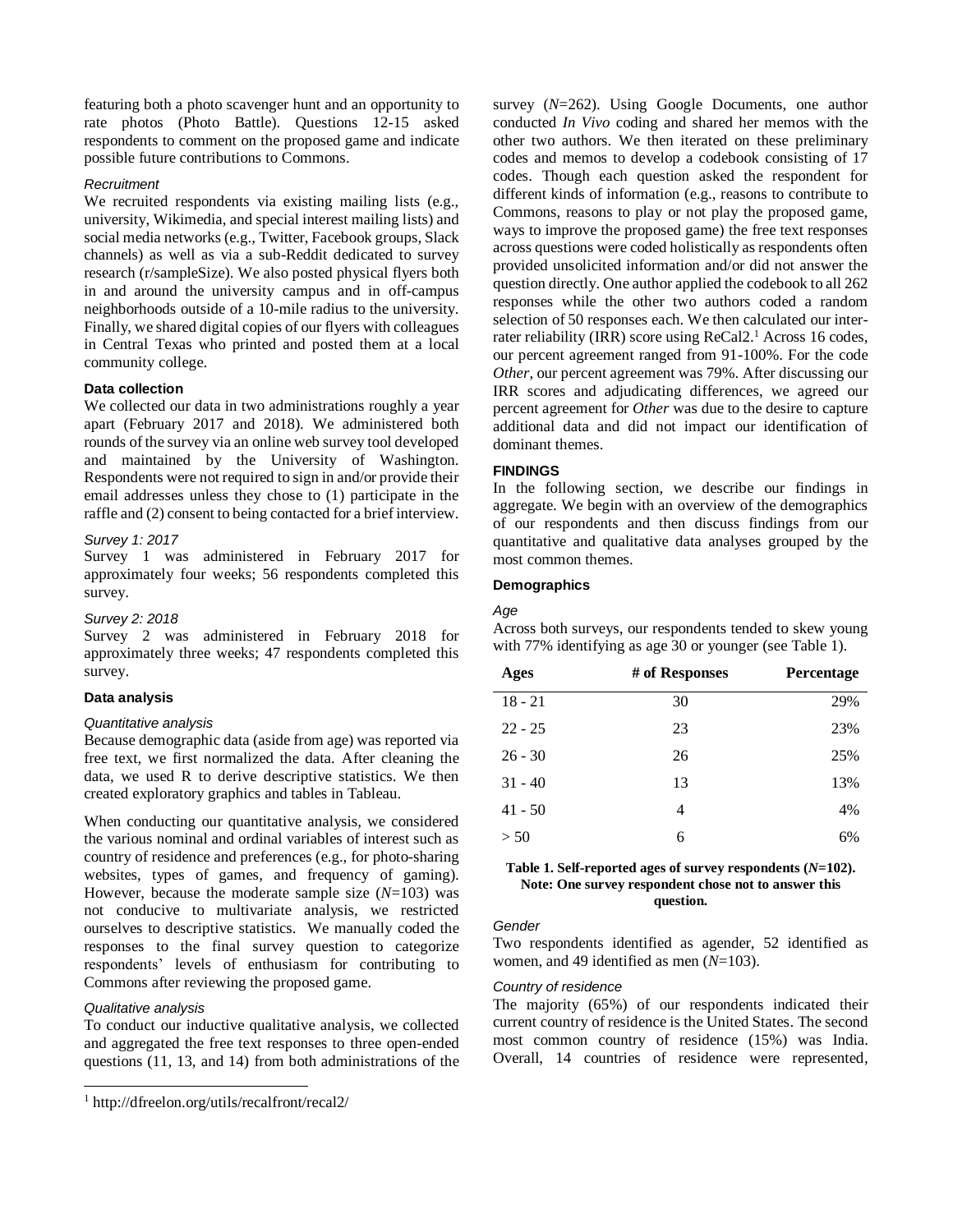including the United Kingdom, Norway, Netherlands, and France (*n*=2 each) as well as Albania, Canada, Finland, Hong Kong, Ireland, South Africa, Switzerland, and the United Arab Emirates (*n*=1 each).

#### **Quantitative Data**

In the following section, we provide an overview of responses to the Likert scale and checkbox questions (Questions 5-10) we posed to determine our respondents' experience with games, photo-sharing, and online communities. We also include relevant findings from free text responses where appropriate. Finally, we report our respondents' likelihood of contributing to Commons.

#### **Experience with games**

Overall, our respondents reported moderate levels of experience with games, with mobile games being the most common.

#### *Frequency of game-play*

Only five respondents indicated they do not play any games. Among the 22 people who do not play mobile games, 17 participants indicated they avoid mobile games but play desktop, web, or console games. However, mobile games were the most preferred gaming medium with 45 respondents playing mobile games more than once a week and 18 respondents playing mobile games exclusively. In their free text responses, respondents also referred to several mobile games, including Pokémon Go and Ingress. (See Figure 1.)





#### *Game type preferences*

Respondents overwhelmingly stated a preference for puzzle games as compared to other types of games (e.g., action, real world, cards). (See Figure 2.)





#### **Figure 2. Self-reported preferences of game types for survey respondents (***N***=102). Note: One survey respondent chose to not answer this question. (\*Online role-playing games).**

#### *Reasons for avoiding mobile games*

Sixteen respondents chose to express reasons for why they avoid mobile games. The most common reasons include: lack of a smartphone; preferences for real-world interaction; and finding mobile games addictive. Interestingly, one participant mentioned they avoid mobile games altogether because they view contributing to Wikipedia as the "best MORPG" (massive online role-playing game) and would rather "play" it instead.

## **Experience with photo-sharing**

Several respondents explicitly mentioned photo-sharing platforms and apps in their text responses, most notably: Flickr (*n*=12) and Instagram (*n*=57). Only 22 participants indicated they do not share any pictures on social media.

#### **Experience with online communities**

Analysis of the respondents use and contribution to various online communities revealed Facebook is overwhelmingly popular with the majority of respondents using it daily.



#### **Figure 3. Self-reported frequency of use / contribution to online platforms for survey respondents (***N***=103 overall). Note: N varies with each row. Some survey respondents chose to not answer for each online platform.**

While 48 out of 103 participants stated they use or contribute to Wikipedia more than once a week, only 8 participants stated they used Commons at the same frequency. A majority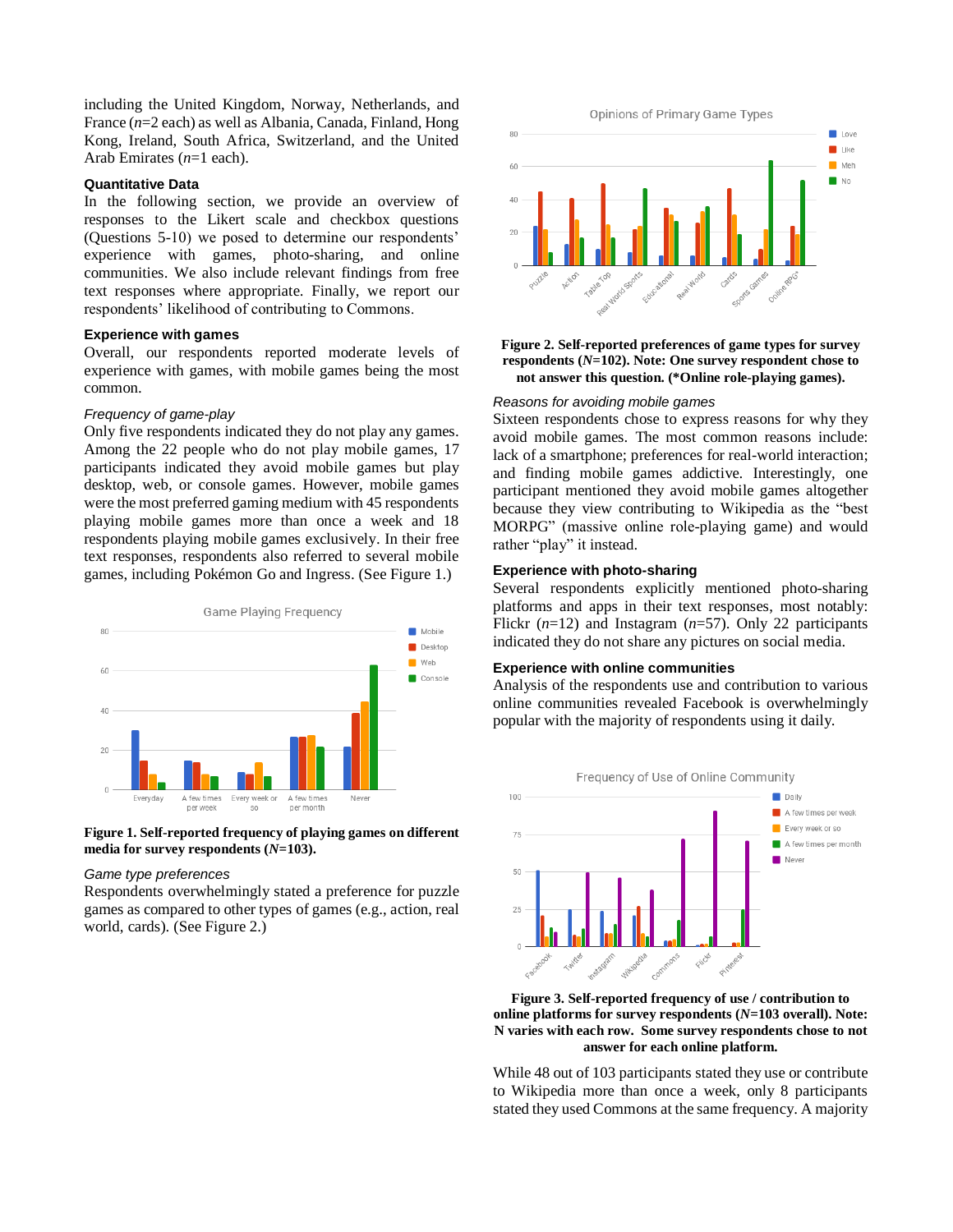of participants (70%) also indicated they rarely or never use Commons as opposed to 37% who indicated they never use or contribute to Wikipedia. (See Figure 3.)

## **Likelihood of contributing to Commons**

After learning about Commons and reviewing Scavenger Hunt, 74% of respondents indicated they would be interested in contributing to a commons-based peer production system like Commons (e.g., "Now that you've seen what the game is and how it works, how do you feel about potentially contributing to something like Wikimedia Commons?") (See Table 2).

| Likelihood      | # of Responses | <b>Percentage</b> |
|-----------------|----------------|-------------------|
| Not Interested  | 12             | 13.3%             |
| Maybe / Unsure  | 11             | 12.2%             |
| Conditional Yes | 20             | 22.2%             |
| Yes             | 47             | 52.2%             |

#### **Table 2. Self-reported enthusiasm for contributing to Commons (***N***=90). Note: Thirteen survey respondents chose not to answer this question.**

An analysis of whether this level of enthusiasm could be differentiated by gender revealed an insignificant difference  $(p = 0.46)$ .

To summarize, our survey respondents skewed young (77%  $\leq$  30 years) with most calling the United States or India home. They prefer mobile and/or puzzle games, they often use Facebook, and they rarely contribute to Commons or Flickr.

## **Qualitative Data**

In the following section, we detail findings from the free text responses to three open-ended questions. We have organized our findings into dominant themes: desired features for the proposed mobile game; desired rewards for either playing the proposed game and/or contributing to Commons; and potential barriers to adoption of the proposed game and/or contributing to Commons.

## **Desired features**

Our analysis of the aggregated free text responses revealed several desired features, including: ease of use; agency, control, and customizations; and gamification.

## *Ease of use*

While a few respondents explicitly mentioned ease of use in their answers (e.g., "easy to upload," "easy to share," "easy to use"), several others commented on the importance of a "good UI."

## *Agency, control, and customization*

Survey respondents also expressed a desire for maintaining agency and control. For example, many respondents wanted control over notifications:

> *I would prefer having the option of silent notifications, so if i have my phone out and am*

*using it, I can see them and choose to partake. There are times when I don't plan on interacting with my phone, like when I am on a hike, so I would prefer not to have random notifications from apps.* -Woman, age 26-30, USA

Similarly, a man (age 22-25) from India commented, "The notifications shouldn't arrive any time of the day: there should be a window that the user can choose."

In addition to wanting to have control over notifications, respondents also expressed a desire for customizations. For example, some respondents wanted to curate photos (e.g., "Or if there is a collection of pictures making sense, the option to group together and see it as a slide show out of the box") and/or use filters (e.g., "Would there be photo filters involved in the game? If yes, that might make users more interested in taking photos").

Some respondents also expressed concern about how their images might be used and how Commons would ensure credit and provenance.

> *I'd need the loop to be closed—if I knew where my image was being used or how it was useful to somebody, I'd definitely contribute to the platform.* -Man, age 26-30, India

## *Gamification*

Though our survey presented a proposed mobile game, our respondents still asked for additional gamification features. For example, one respondent wrote:

> *I would suggest that for WikiMedia [sic] Commons to be more interesting to a general user who has access to the internet, he/she would probably want to contribute more if he or she were to get something back in return. For example, on Facebook, people get likes or reactions in the form of comments which makes them feel good about contributing, on Quora, you get upvotes and views which makes you want to write more. If Wikimedia Commons were to be built on a platform where people could rate contributions of their friends and colleagues, it would probably draw more interest, especially from the millennials.* -Man, age 18-21, United Arab Emirates

Other respondents explicitly asked for ratings, badges, and leaderboards. Overall, we noted 28 specific requests for gamified elements, including several observations that the proposed game would need to provide a way to "level up":

> *I might play the game for sometime [sic]. But depending on how the challenges go, I might continue or not. I usually get bored of such games to be frank.* -Woman, age 26-30, USA

## **Desired rewards**

In our analysis of the free text responses, we also noted expressions of desires for rewards (e.g., intrinsic rewards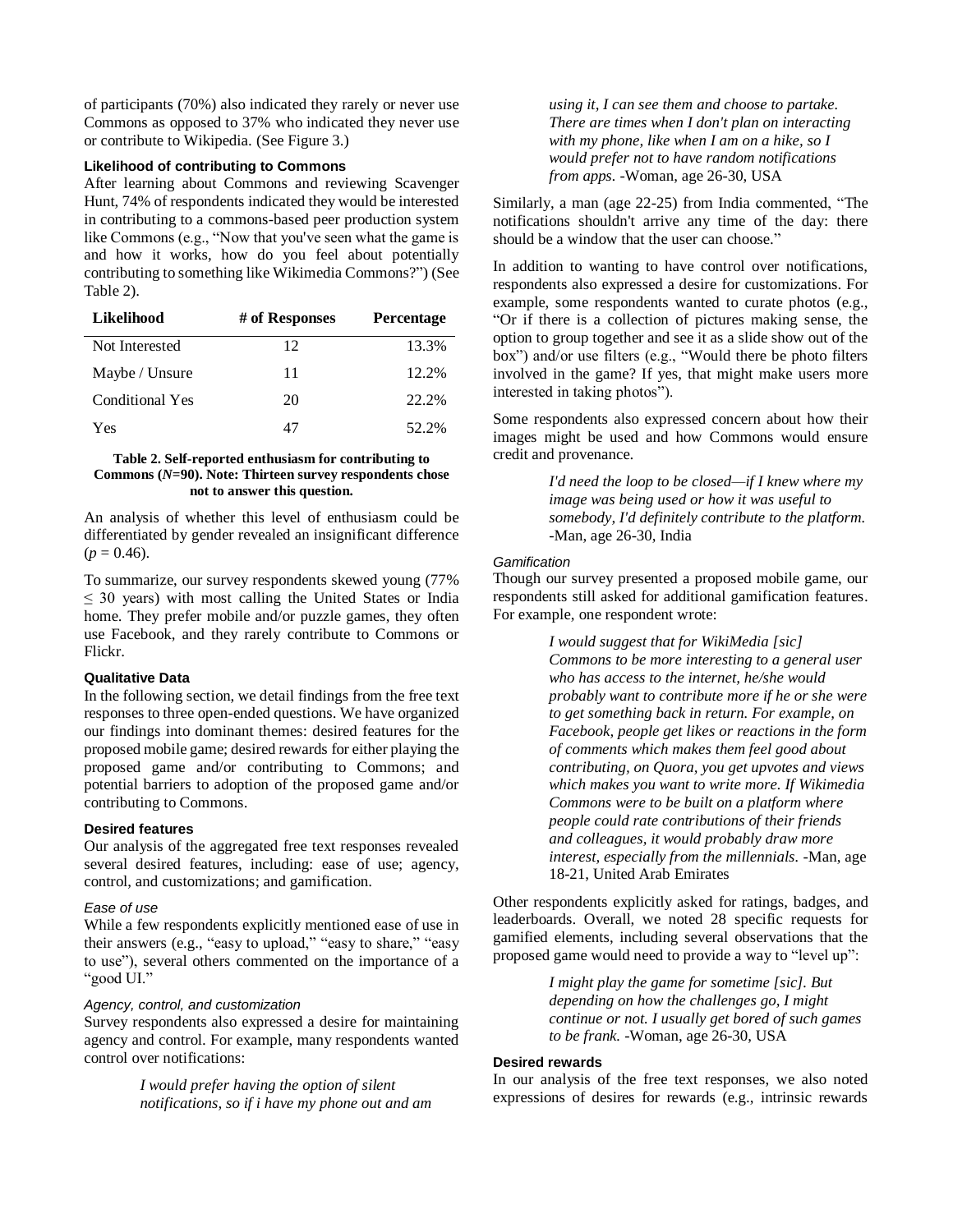such as the desire to make an impact and extrinsic rewards such as financial and/or real-world compensation).

#### *Desire to make an impact*

Respondents who indicated they were likely to adopt the proposed mobile game and/or contribute to Commons also expressed a desire to make an impact (i.e., gain an intrinsic reward) by submitting unique and/or useful photos. For example, one respondent commented:

> *if i thought i had something that other people could benefit from, i might share it. for example, a photo that depicts something unique that might not already be there.* -Woman, age 22-25, USA

Similarly, a woman (age 41-50) from Switzerland responded "Knowing they [photos] would be useful in a way" would be a motivation for contributing. A few respondents noted they already contribute to Commons and spoke to how factors like "perceived need" motivated them to continue to participate:

> *I contribute to Commons whenever I have images that I expect to use on Wikipedia or Wikivoyage. Often I create these images specifically for the perceived need.* -Man, age >50, South Africa

Expressions of a desire to make an impact were further echoed in respondents' concerns that their contributions might "get lost" in a "sea" of images:

> *I would be concerned about my images "getting lost" in a sea of great images most of which people never see, because they don't want to go through a lot of them to find one they like. -*Man, age >50, USA

This sentiment is also expressed by one respondent's suggested design feature:

> *I'd be much more likely to play if I got a notification saying "Jason from Austin, Texas is doing a project on Bridges of America and needs an image of Fremont Bridge". If my work is helping somebody that would motivate me more.* - Man, age 26-30, India

## *Desire for a social component*

Though our survey did not explicitly ask respondents to comment on social features or affordances, the desire for a social and/or community component was a consistent theme in their free text responses. (In fact, "desire for social and/or community interactions" was the second most activated code after "desire to make impact and/or contribute.") Perhaps because of the way we introduced the game (e.g., Harriet is an avid jogger who is exploring her neighborhood and is prompted to participate in Scavenger Hunt), respondents asked for more community and/or civic-minded features such as the option to participate in photo scavenger hunts with friends and/or contribute to a specific group of photos for one's neighborhood.

Respondents also expressed a desire to compete with others "to be the first to do something" and some said that the "social component" was missing altogether from our proposed game.

Finally, respondents wanted to be able to connect with their friends and integrate the proposed app into their existing social media circles.

> *Connect to Instagram somehow, or to friends on Facebook, etc. Some way to have some "real" friends see your pictures.* -Man, age >50, USA

## *Desire for credit*

We applied the "credit and/or ownership concerns" code 22 times. In some cases, such as below, credit and/or recognition from Wikimedia was important to the respondent:

> *Wikimedia clearly giving me credit for the picture would encourage me. Also, i have been wanting to learn photography and add some pieces to my portfolio. I need a push to go out and click. If I like what I click, I would love to contribute towards the Wikimedia Commons.* -Woman, age 31-40, USA

In other instances, the respondent expressed a desire for credit coupled with some other kind of reward, such as public recognition:

> *[…] The competition would need to offer more than badges -- maybe being featured on a Wikipedia "banner ad" like the one that is always asking for donations, or maybe getting singled out for an interview with an editor from Wired, the NYT or some other publication that covers the web.* -Man, age > 50, USA

Other respondents also spoke to "real world recognition" via links to one's social media profiles and/or through being acknowledged as an "expert" via reviews and ratings (cf. Zomato, TripAdvisor).

## *Desire for financial incentives*

For many of our respondents, contributing their time, skills, and/or photos to Commons without the promise of some kind of financial incentive or real-world reward was the primary reason why they would not play the proposed game and/or contribute to Commons.

We noted 25 instances in which respondents said they required "financial compensation" and/or "incentives" to take and share photos in general. For example, one respondent wrote:

> *I would consider playing it if the earned points/upvotes can be converted into real-world gift cards.* - Woman, age 26-30, USA

Similarly, other respondents noted "Financial incentive: Amazon credits etc [*sic*]" and/or "gift cards" would be needed motivation for them to play the proposed game.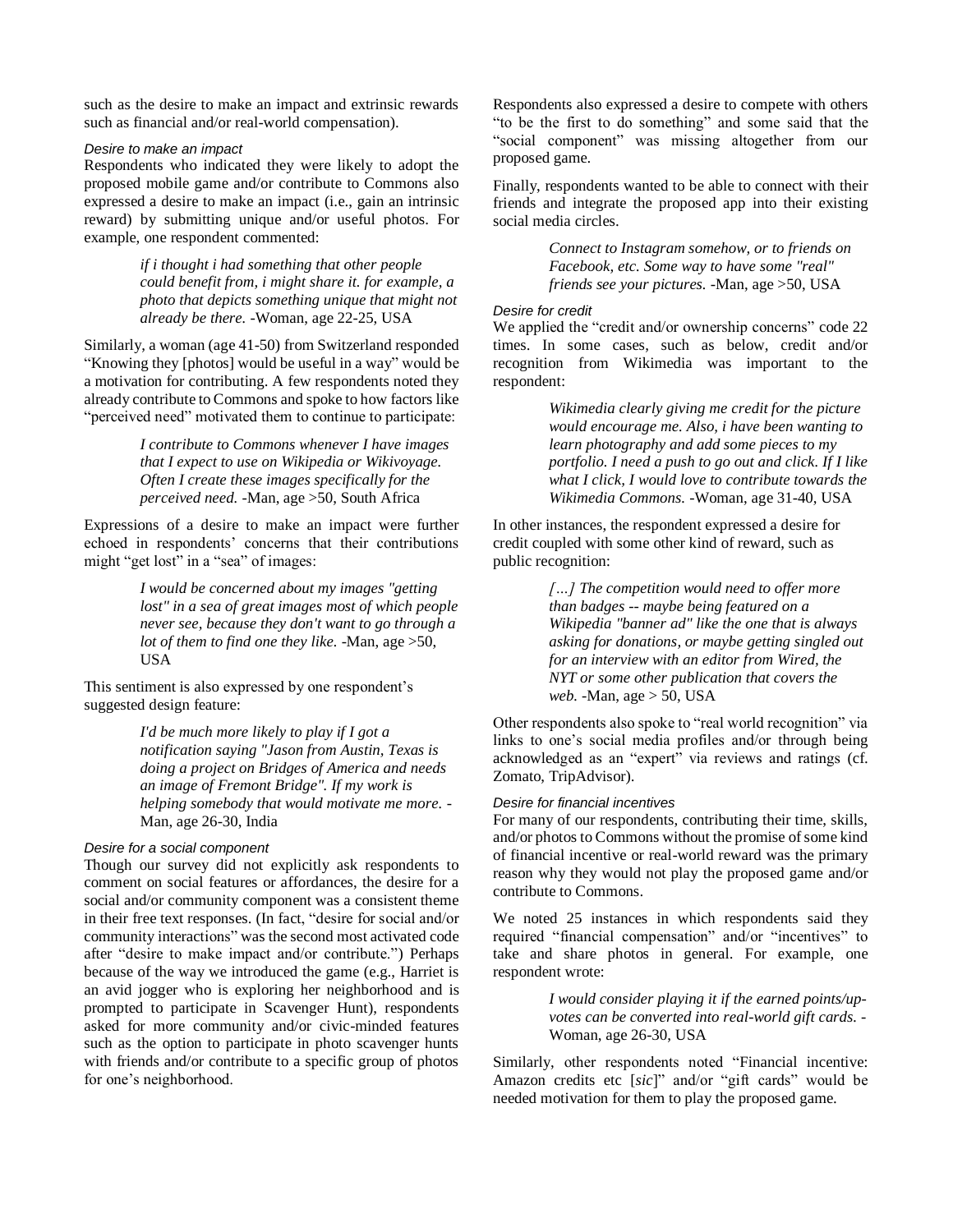Expressions of a desire for credit and financial incentives often co-occurred—as did comparisons to how other sites/apps reward contributors:

> *I think it's useful and even philanthropic to donate your images to the commons. While I have never done it, I would totally consider it. However, if I'm honest, I would need an incentive of some type to get me to contribute regularly. That incentive could be anything: money, status, recognition, etc. I think having a reward makes sense, especially since my images could theoretically be worth something. My favorite example is Unsplash.com this is a site of free images that real photographers submit to. The images are high-quality and totally free under CC. The incentive is that the photographers get recognition and therefore more business, but it's not sustainable beyond a few images per photographer.* -Man, age 18-21, USA

#### **Potential barriers to adoption and/or participation**

Finally, our thematic analysis also revealed several potential barriers to adoption of the proposed game and/or to participation in Commons, including: a lack of awareness and/or understanding of Commons; privacy concerns; hardware and/or mobile service limitations (e.g., data costs); and a lack of time and/or interest.

#### *Lack of awareness of Commons*

Several respondents explicitly indicated they did not know about Commons before taking the survey. For example, one respondent notes:

> *I'm already interested - didn't know it [contributing to Commons] was even possible until now.* -Man, age > 50, UK

While other respondents indirectly revealed their lack of awareness and/or understanding of Commons by asking questions such as, "One question would be the relevance of community pictures. Are they for informational purposes only? What is the value that Wikimedia Commons is trying to create?" (Man, ages 26-30, USA). Finally, some expressions of concern about both credit and privacy indicate the respondents are unfamiliar with how Commons works (e.g., that it is a pseudonymous community in which users accrue reputation via quantity and quality of contributions).

> *Now I've come across Wikimedia Commons images on Wikipedia itself, I'd never visited the Commons site before. I think the idea is very innovative: crowdsourcing can go a long way, just as in the case of Wikipedia. Would definitely be interested in contributing, although am not sure about the credit process.* -Man, age 22-25, India

#### *Privacy concerns*

Privacy concerns emerged as a consistent theme. In particular, respondents expressed reluctance to share their location and/or to share photos of people.

*I am happy sharing images as long as they are used respectfully and cannot be traced back to me/my identity in any way. I value privacy and do not want others to be able to track where/where [sic] I was beyond what is readily available in the image. […]* -Woman, age 26-30, USA

Being able to control one's location settings (i.e., turning geo-tags on/off) was especially important not only for maintaining one's privacy at times, but also for managing potential harassment as this respondent notes:

> *I'm assuming pics have geo-location data attached, would there be a way to keep that private or remove it? I'm thinking for photos where that's not important like of my pets, or of cheery sunflowers in a bouquet at home. Also for those who might have issues with stalkers or people with nefarious aims.* -Woman, age 26-30, USA

## *Hardware and/or mobile service*

Nine respondents commented upon the limitations of their current mobile devices and/or services, stating that the proposed game might drain their phones' batteries and/or cost too much in data to play. As one of these respondents noted, hardware limitations and data costs could prevent contributions from people who live in parts of the world "where we most need images."

#### *Lack of time and/or interest*

A portion of our respondents reported they have neither the time and/or interest to play mobile games in general nor the time and/or interest to contribute images to Commons. For some respondents, the style of game-play did not interest them (e.g., "I'm not a mobile gamer"; "I tend to limit my gaming to story-driven stuff"). For others, taking photos had little appeal (e.g., "I have no interest in Instagram, since I have no interest in taking pictures). Finally, for some, they stated they simply do not have the time to take and contribute photos in general.

#### **Other considerations**

In addition to the findings above, we noted 18 respondents reported they have either contributed to Commons in the past or are currently contributing to Commons. Interestingly, two respondents provided detailed reasons for why they no longer contribute, including discovering their images were being used by commercial enterprises:

> *I found that my images were consistently being used by for-profit companies, without complying with licence [sic] terms. Advertising. Publications. Websites. Blogs loaded down with ads. Even on horrible buzzfeed [sic] types that are an aggregate of stealing the work of others. I became frustrated that I was, essentially, contributing to what I consider to be leaching by certain industries, and quit uploading.* -Woman, age 31-40, Ireland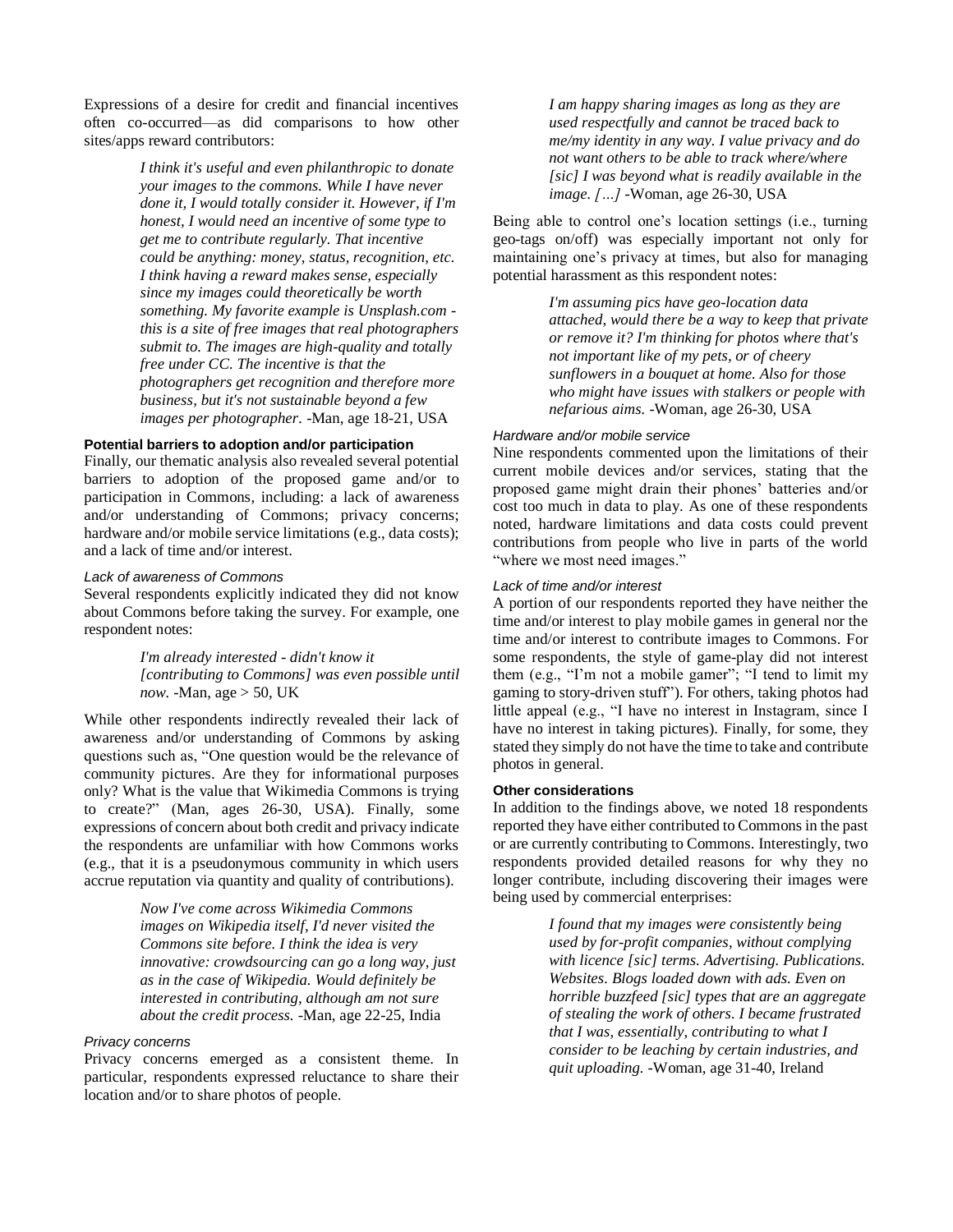This comment, in particular, echoes other respondents' concerns about credit and provenance.

Considering our quantitative and qualitative data in tandem, we suggest a game-based approach to facilitating contributions in Commons may provide a novel means of increasing participation as well as broadening the demographics of those contributors. Wikipedia [37] has reported 53% of contributors are less than 30 years old and only 16% identify as women. Similarly, Viégas [29] reported the respondents to her survey about the demographics of Commons contributors were on average aged 33.6 and were 100% male (*N*=29). Conversely, 77% of our participants were under 31 years old, 50.5% self-identified as women, and fully 74% of respondents indicated they would be interested in contributing to a system like Commons after being exposed to Scavenger Hunt. While it is true the demographics reflected in our survey do not reflect the larger demographics of contributors to Wikipedia or Commons, we see the discrepancy between the two as an opportunity to expand contribution to the latter by drawing from the pool of the former. We discuss these opportunities below.

## **DISCUSSION**

 $\overline{a}$ 

In its earliest incarnation, this study aimed to answer two primary questions. First, would it be possible to apply the attention and efforts of an existing group to the production and wellbeing of an existing community where prior there had been potentially little overlap? And second, would that erstwhile application of effort increase awareness of the Commons specifically or peer production more broadly, increasing contributions to these communities? This Discussion section will address these two questions.

#### *Potential for increasing and broadening participation*

Empirical data as well as prior experience support the view that communities built on member-created content exist, and further, have been successful. Photo-sharing sites like Instagram, Pinterest, and Flickr remain in common use, providing a relatively straightforward means for members to capture, archive, and share the content they find meaningful. Data collected in this study provides a clue to the lasting success of these types of sharing communities.

First, the two most common codes identified in our data across all respondents were the "desire for social and/or community interactions" and the "desire to make impact and/or contribute" (e.g., be useful). Characteristics common among observations coded thusly included the desire to be a part of either a local or a virtual community, to have a tangible connection between one's own efforts and another's needs, and to be responsible—either solely or in part—for the making of something meaningful. Second, also identified in our data were codes indicating the "desire for financial incentives and/or real-world rewards." These three codes identified as prominent in our data were not intentionally

created as a hierarchy or a progression describing the desires of our respondents; however, a kind of progression did become apparent. Specifically, the desire to be a part of something, the desire to have a positive impact on something, and the desire to get credit for something.

To offer one suggestion for the delta between the success<sup>2</sup> of sites like Instagram, Pinterest, Flickr, etc., and Commons each of these desires, unsurprising to observe in hindsight, describe possible affordances to a set of interactions more effectively implemented in the former communities rather than the latter. (This is not an indictment of the functionality of Commons, but an observation of a suggested difference between distinct communities.)

To return to the earlier questions then—first, would it be possible to extend existing efforts to grow or support a community such as the commons? We argue, yes, provided the interaction created to facilitate the growth or continuity of the Commons amplified the ability of those community members to fulfill the desires reported above. And, second, is it possible to transition knowledge of Commons into contributions to other Wikimedia projects (e.g., Wikipedia)? Given the observations above (i.e., the "Likelihood of contributing to Commons" section), we would argue it is possible a game such as our proposed Scavenger Hunt may increase awareness of Commons, and thereby increase direct participation to it or to "sister projects." But in the context of this study we would add, potentially it does not need to. What we have aimed to illuminate: activities exist that are valuable in their own right, even if they result in content that fails to deliver on the desires articulated above. For instance, if an individual enjoys walking through nature and taking pictures, the fact those pictures don't engender a greater sense of community in the photographer should not diminish the value of the act itself. It may not be feasible (or desirable) to gamify Commons. What we are suggesting is there are alternative pathways to contributions to peer production that, if carefully identified and creatively cultivated, can be crafted into compelling interactions that would be more broadly, implicitly, desirable.

#### **LIMITATIONS**

Because we used an online survey to gather data, we expect self-selection bias. Additionally, we did not design our survey for accessibility, so we do not expect our findings to be representative of users who have visual and/or motor impairments. We also recognize our sample size across demographics is too small for potential differences to be meaningfully analyzed via multivariate statistics. Finally, we posted our recruitment message to Wikimedia mailing lists, so we expect to see an over-sampling of individuals who are already supportive of open source communities.

<sup>&</sup>lt;sup>2</sup> "Success" here operationalized as Alexa ranking.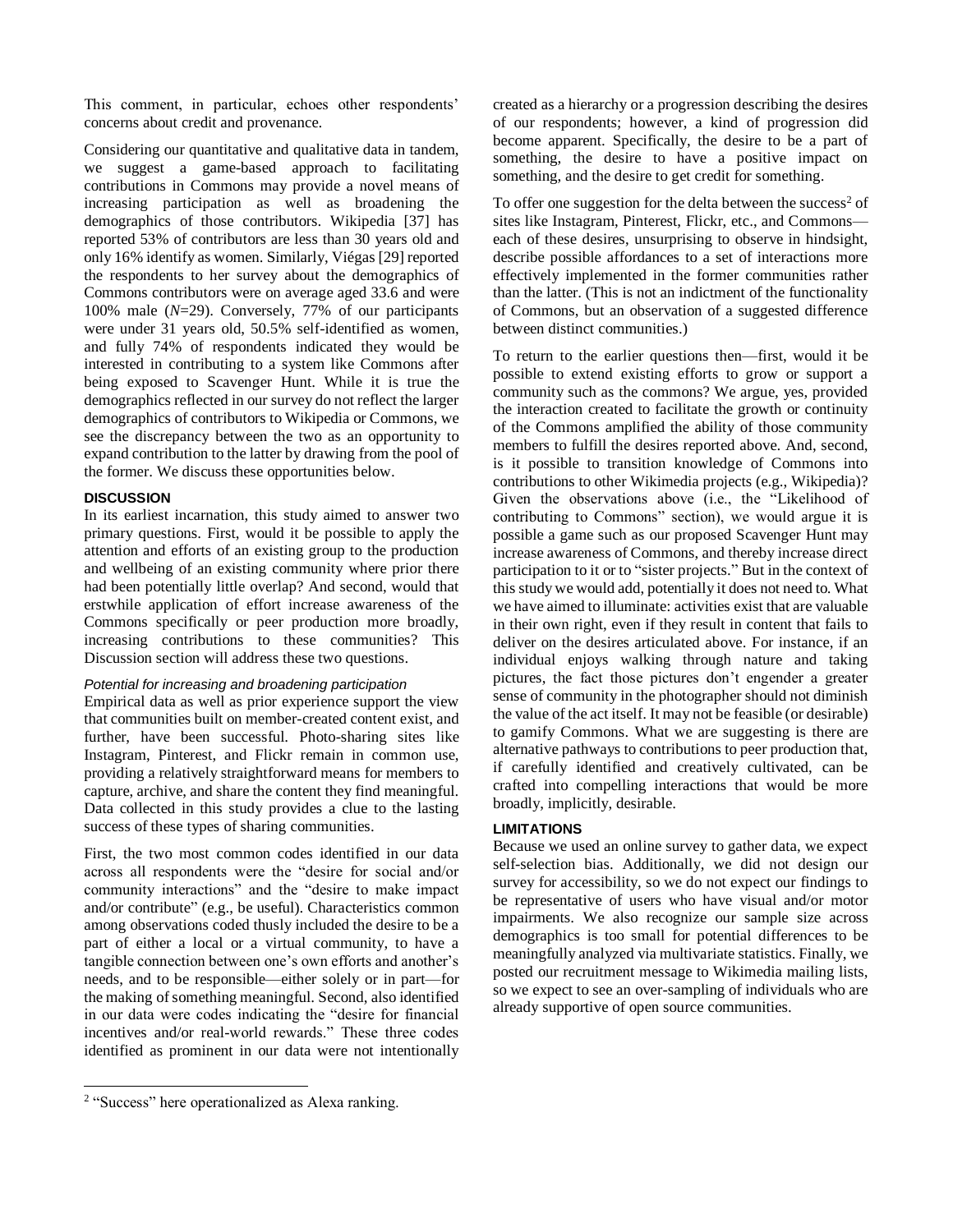## **FUTURE WORK**

By providing their email addresses and consent, 88% of respondents indicated they would be willing to participate in follow-up interviews. Additional qualitative research—such as semi-structured interviews and/or Participatory Design workshops—would elicit more in-depth data, whereas conducting a similar survey with a larger number of respondents would result in more generalizable data, particularly if we used stratified sampling.

## **CONCLUSION**

According to Alexa's ranking of websites, Wikipedia consistently ranks #5 globally, and Commons generally falls between #250-270 [2]. However, Instagram and Flickr (similar apps and platforms mentioned by our respondents) currently rank #17 and #368 respectively. These rankings indicate (1) Wikipedia is ubiquitous (2) Commons, though it directly contributes to Wikipedia, is less well-known and less frequently accessed (3) Instagram, which relies on a mobile app and prioritizes social features (e.g., liking, following, sending direct messages), is more popular than Flickr.

Wikimedia Commons—like Wikipedia and other "sister projects"—provides users with a wealth of free information and resources in addition to providing Wikipedia (and its readers) with a repository of images and multimedia files. Though Commons is not as well-known as Wikipedia, findings from our exploratory study indicate an openness to learning about and contributing to the project—especially if alternative pathways to participation are available to a wider range of user-contributors.

As one respondent wrote:

*I like the idea of sharing small pieces of the world I experience with the broader community. What is ordinary to me, might be extraordinary to someone else.* -Woman, ages 31-40, USA

The range of what we experience on a daily basis includes countless moments when we are not thinking about contributing to peer-production communities such as Commons. The study above is an acknowledgement of the value of those moments, highlighting the opportunity for crafting interventions with the capacity to elevate our desires as a means of participation in peer-production communities.

## **ACKNOWLEDGMENTS**

We would like to thank Hyerim Cho and Josephine Lim for providing early feedback. We would also like to thank David McDonald for funding a portion of gift certificates.

## **REFERENCES**

1. #VisibleWikiWomen. *Whose Knowledge?* Retrieved from

https://whoseknowledge.org/campaigns/visiblewikiwo men/

2. Alexa Top 500 Global Sites. Retrieved from https://www.alexa.com/topsites

- 3. Sebastian Aliaga. 2017. Imgpedia: A large-scale knowledge-base to perform visuo-semantic queries over Wikimedia Commons Images. Thesis. Retrieved from http://repositorio.uchile.cl/bitstream/handle/2250/1466 33/IMGPEDIA-A-Large-Scale-Knowledge-Base-to-Perform-Visuo-Semantic-Queries-Over-Wikimedia-Commons-Images.pdf
- 4. Judd Antin and Coye Cheshire. 2010. Readers are not free-riders: Reading as a form of participation on wikipedia. In *Proceedings of the 2010 ACM Conference on Computer Supported Cooperative Work* (CSCW '10). ACM, New York, NY, USA, 127- 130.
- 5. Gabriel Barata, Sandra Gama, Joaquim Jorge, and Daniel Gonçalves. 2013. Improving participation and learning with gamification. In *Proceedings of the First International Conference on Gameful Design, Research, and Applications* (Gamification '13). ACM, New York, NY, USA, 10-17.
- 6. Avinoam Baruch, Andrew May, and Dapeng Yu. 2016. The motivations, enablers and barriers for voluntary participation in an online crowdsourcing platform. *Computers in Human Behavior 64* (2016): 923-931.
- 7. Daren C. Brabham. 2008. Moving the crowd at iStockphoto: The composition of the crowd and motivations for participation in a crowdsourcing application. *First Monday, 13*(6).
- 8. Yochai Benkler. 2006. *The Wealth of Networks: How Social Production Transforms Markets and Freedom*. Yale University Press.
- 9. Yochai Benkler and Helen Nissenbaum. 2006. Commons‐based peer production and virtue. *Journal of Political Philosophy, 14*(4), 394-419.
- 10. Jared Cechanowicz, Carl Gutwin, Briana Brownell, and Larry Goodfellow. 2013. Effects of gamification on participation and data quality in a real-world market research domain. In *Proceedings of the First International Conference on Gameful Design, Research, and Applications*. ACM, New York, NY, USA, 58-65.
- 11. Laura Dabbish, Rosta Farzan, Robert Kraut, and Tom Postmes. 2012. Fresh faces in the crowd: Turnover, identity, and commitment in online groups. In *Proceedings of the ACM 2012 Conference on Computer Supported Cooperative Work* (CSCW '12). ACM, New York, NY, USA, 245-248.
- 12. Google Play. Wikimedia Commons. Retrieved from https://play.google.com/store/apps/details?id=fr.free.nr w.commons&hl=en
- 13. Jennifer Guevin. 2010. Wikipedia's Wales gives up some top-level controls. (16 May, 2010). CNET.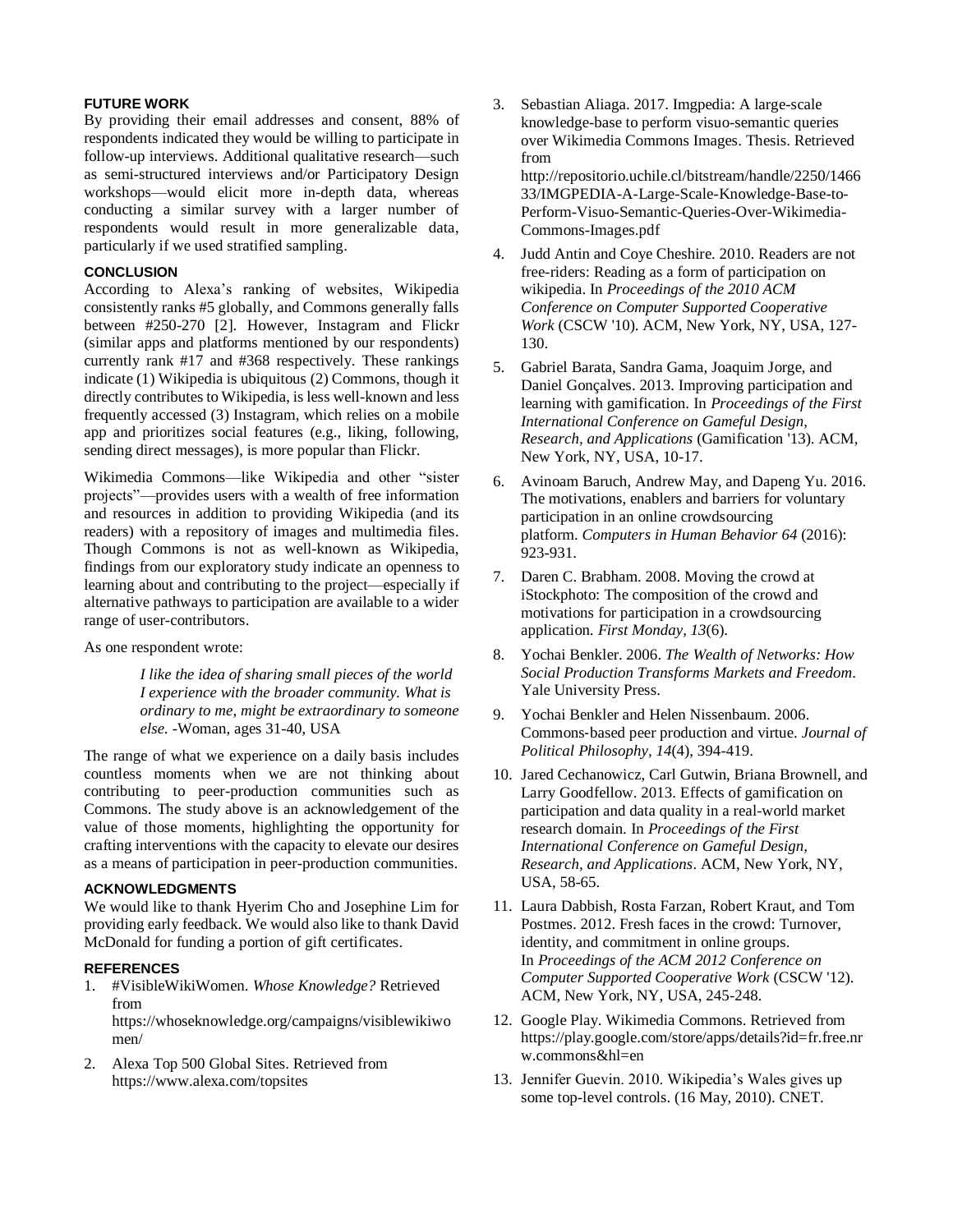Retrieved from

https://www.cnet.com/news/wikimedias-wales-givesup-some-top-level-controls/

- 14. Aaron Halfaker, Aniket Kittur, and John Riedl. 2011. Don't bite the newbies: how reverts affect the quantity and quality of Wikipedia work. In *Proceedings of the 7th International Symposium on Wikis and Open Collaboration* (WikiSym '11). ACM, New York, NY, USA, 163-172.
- 15. Karin Hansson, Michael Muller, Tanja Aitamurto, Ann Light, Athanasios Mazarakis, Neha Gupta, and Thomas Ludwig. 2016. Toward a typology of participation in crowdwork. In *Proceedings of the 19th ACM Conference on Computer Supported Cooperative Work and Social Computing Companion* (CSCW '16 Companion). ACM, New York, NY, USA, 515-521.
- 16. Catherine Haythornthwaite. 2009. Crowds and communities: Light and heavyweight models of peer production. In *System Sciences, 2009. HICSS'09. 42nd Hawaii International Conference* (pp. 1-10). IEEE.
- 17. Matthew Kay, Cynthia Matuszek, and Sean A. Munson. 2015. Unequal Representation and Gender Stereotypes in Image Search Results for Occupations. In *Proceedings of the 33rd Annual ACM Conference on Human Factors in Computing Systems* (CHI '15). ACM, New York, NY, USA, 3819-3828.
- 18. Jonathan T. Morgan, Siko Bouterse, Heather Walls, and Sarah Stierch. 2013. Tea and sympathy: crafting positive new user experiences on Wikipedia. In *Proceedings of the 2013 Conference on Computer Supported Cooperative Work* (CSCW '13). ACM, New York, NY, USA, 839-848.
- 19. Kevin Morris. 2013. How Wikimedia Commons became a massive amateur porn hub. (25 June, 2013). The Daily Dot. Retrieved from https://www.dailydot.com/debug/wikimedia-commonsphotos-jimmy-wales-broken/
- 20. Oded Nov and Chen Ye. 2008. Community photosharing: Motivational and structural antecedents. ICIS 2008 Proceedings. 91. Retrieved from http://aisel.aisnet.org/icis2008/91/
- 21. Oded Nov, Mor Naaman, and Chen Ye. 2009. Motivational, Structural and Tenure Factors that Impact Online Community Photo Sharing. *Proceedings of the Third International Conference on Weblogs and Social Media, ICWSM 2009*, San Jose, California, USA, May 17-20, 2009
- 22. Oded Nov, Mor Naaman, and Chen Ye. 2010. Analysis of Participation in an Online Photo-Sharing Community: A Multidimensional Perspective. *Journal Of The American Society For Information Science And Technology*, *61*(3).
- 23. Katherine Panciera, Aaron Halfaker, and Loren Terveen. 2009. Wikipedians are born, not made: a study of power editors on Wikipedia. In Proceedings of the ACM 2009 international conference on Supporting group work (GROUP '09). ACM, New York, NY, USA, 51-60.
- 24. Moo-Ryong Ra, Ramesh Govindan, and Antonio Ortega. 2013. P3: Toward Privacy-Preserving Photo Sharing. In *NSDI*, pp. 515-528. 2013.
- 25. Yuquing Ren, Robert Kraut, and Sara Kiesler. 2007. Applying common identity and bond theory to design of online communities. *Organization Studies, 28*(3), 377–408.
- 26. Jack Stuef. 2012. (26 March, 2012). The epic battle for Wikipedia's autofellatio page. BuzzFeed. Retrieved from https://www.buzzfeed.com/jackstuef/inside-theseedy-world-of-wikipediaexhibitionism?utm\_term=.mhAM974RQ#.raPrw56WY
- 27. Gaurav Vaidya, Dimitris Kontokostas, Magnus Knuth, Jens Lehmann, and Sebastion Hellmann. 2015. DBpedia Commons: Structured Multimedia Metadata from the Wikimedia Commons. In: Arenas M. et al. (eds) *The Semantic Web* pp. 281-289. Springer, Cham, 2015.
- 28. Nancy Van House, Marc Davis, Morgan Ames, Megan Finn, and Vijay Viswanathan. 2005. The uses of personal networked digital imaging: an empirical study of cameraphone photos and sharing. In *CHI '05 Extended Abstracts on Human Factors in Computing Systems* (CHI EA '05). ACM, New York, NY, USA, 1853-1856.
- 29. Fernanada B. Viegas. 2007. The visual side of Wikipedia. In *System Sciences*, 2007. HICSS 2007. 40th Annual Hawaii International Conference on, pp. 85-85. IEEE, 2007.
- 30. Alexandra Weilenmann, Thomas Hillman, and Beata Jungselius. 2013. Instagram at the museum: Communicating the museum experience through social photo sharing. In *Proceedings of the SIGCHI Conference on Human Factors in Computing Systems* (CHI '13). ACM, New York, NY, USA, 1843-1852
- 31. "Wikimedia Commons." Wikipedia. n.d. Retrieved from

https://en.wikipedia.org/wiki/Wikimedia\_Commons

- 32. Wikimedia. "Commons: Back log." n.d. Retrieved from https://commons.wikimedia.org/wiki/Commons:Villag e\_pump/Archive/2017/11#Huge\_backlog\_dating\_back \_almost\_a\_decade\_
- 33. Wikimedia. "Commons: IEG." n.d. Retrieved from https://commons.wikimedia.org/wiki/Commons:Villag e\_pump/Archive/2016/03#IEG\_proposal:\_Improve\_Up load to Commons Android app